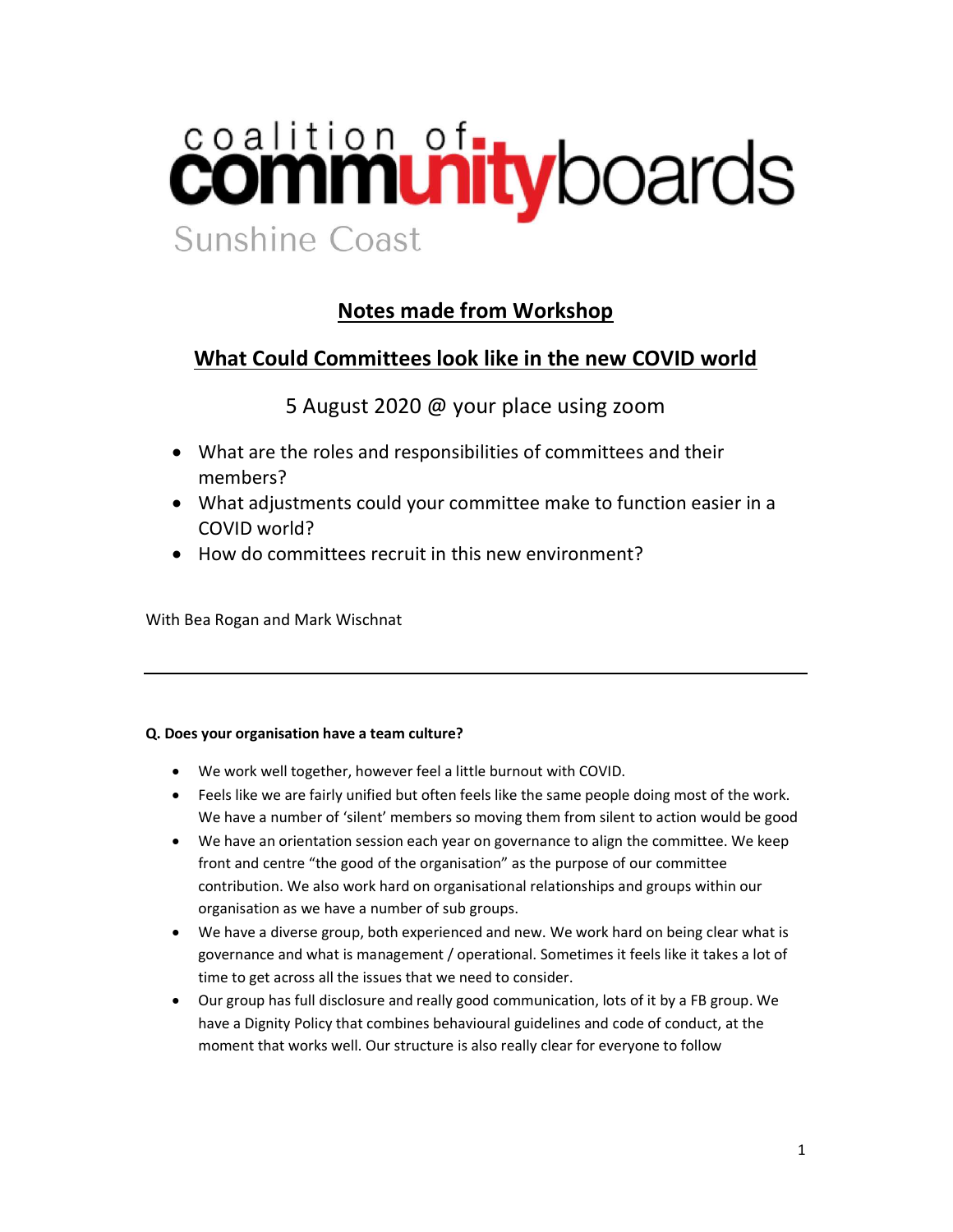#### Suggestions put forth during this discussion

- Treat your committee like a workplace group with employees, if individuals need time out to recharge encourage this to prevent full burn out.
- Practice self care of one another on your committee and with your volunteers
- The Chair or President's role could include caring or looking out for everyone else on the committee. Or this could be a designated role for someone on your committee who is good at listening and looking out for.
- Find people's passions to "activate" them, draw on their skills this can be one way to try and spread the load and increase engagement.
- $\bullet$  Put time and energy into welcoming members, supporting them, being inclusive this is what builds team. Also Cakes, Cuppa's and Socialising build team and goodwill.
- Food nourishes teams!

#### Roles of the Committee

- Provide vision and leadership for the group.
- Monitor and evaluate that the agreed principles, values and ethics of the organisation are evident in the functions of the organisation. By doing this it ensures that the organisation is functioning in a way that is accountable to its members. The committee is accountable to the group's members.
- Also the committee ensures that relevant legislation is complied with and provide financial oversight.
- Committee is also responsible for maintaining the wellbeing of staff / volunteers.
- Actual roles within the committee mark send around in notes a separate handout.

#### What COVID 19 might mean for how committees function

- Like any disruption or significant change to the organisations landscape communication with volunteers, sub groups, groups, staff and the rest of the committee is vital. Staying in touch and keeping lines open is essential to keep everyone engaged and informed.
- COVID might mean communication cannot be done face to face so explore how technology can assist with this. Some groups say that the reduced travel time that communicating using technology provides is something they will keep well beyond COVID.
- If new to using these technologies start off small and then scale up as understanding builds across the group
- Email communication in full threads rather than doing individual emails so that the whole conversation is captured and everyone can see it.
- Some organisations have moved to using https://www.dropbox.com/ as a way to centrally store documents and communications for members to access
- Other idea is using facebook groups as a way to communicate.
- Zoom or skype can be useful for working through meetings, (perhaps start small with executive meetings and then scale up to full committee or working groups).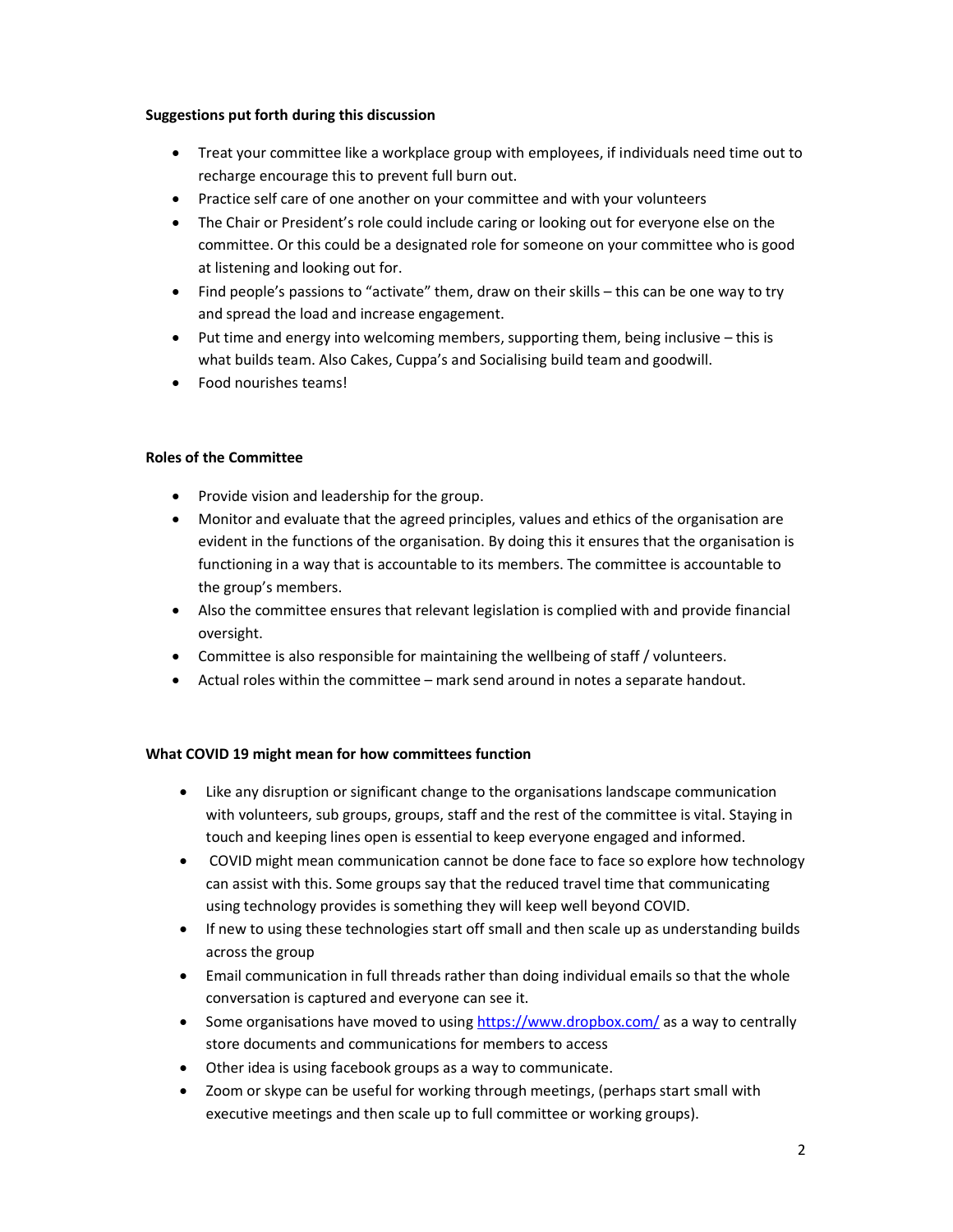- Suggestion was made that clear chairing is just as useful when having virtual meetings as it is with face to face meetings. Also developing some simple protocols may be necessary to ensure that meetings by skype or zoom still function effectively in reaching good decisions. Also it was acknowledged that not having face to face get togethers can be difficult for some people so be mindful of this. Support these people if they are in the minority and discuss ways that they can still participate with the committee.
- Training sessions might be useful to help some members get over the initial hurdle of using some of these technologies. Some of the group stated that they have found using these technologies, particularly zoom much easier to use than they initially expected.
- If internet speed is poor that makes their use very difficult.



#### Two useful diagrams to consider from the powerpoint slides